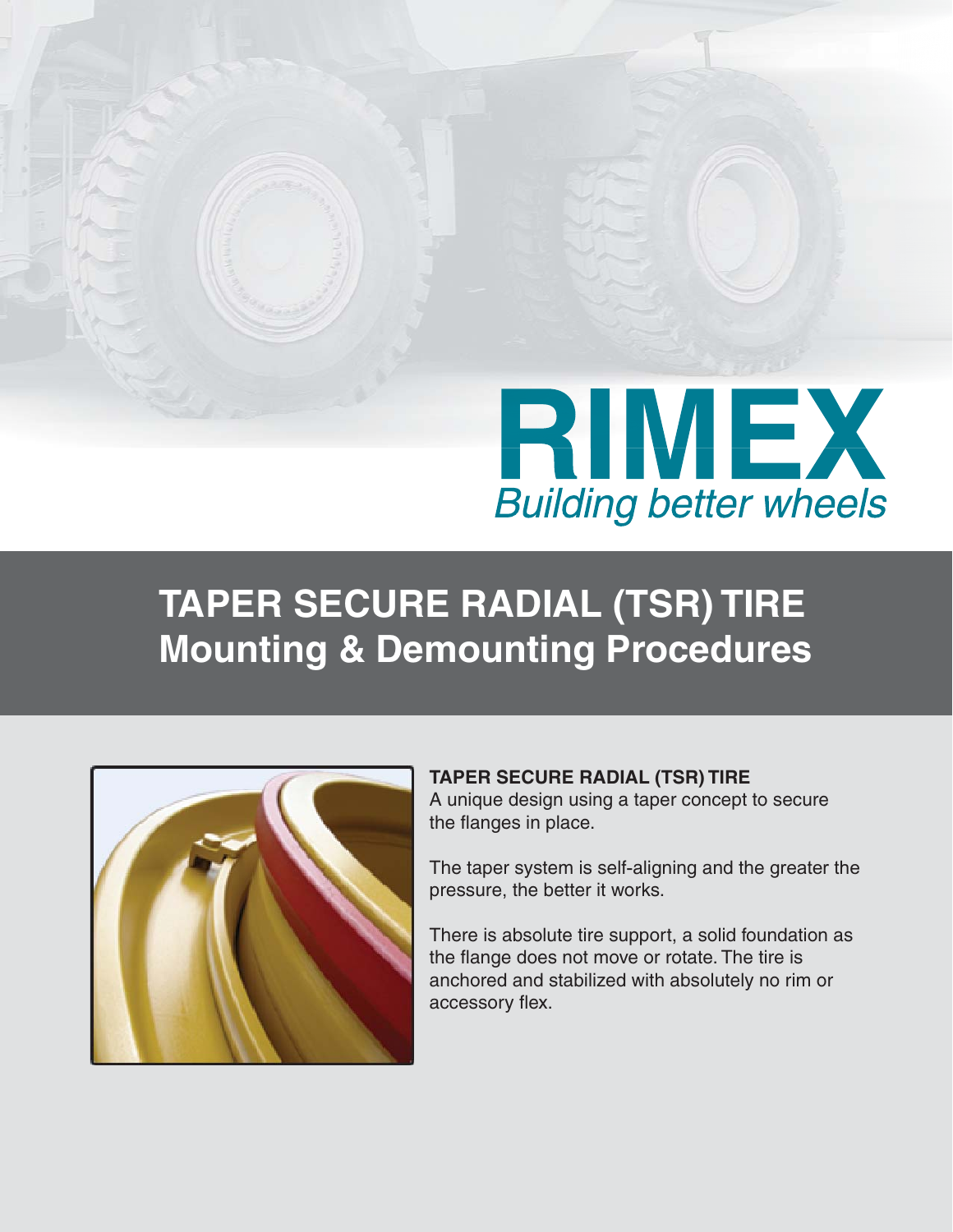## **Table of Contents**





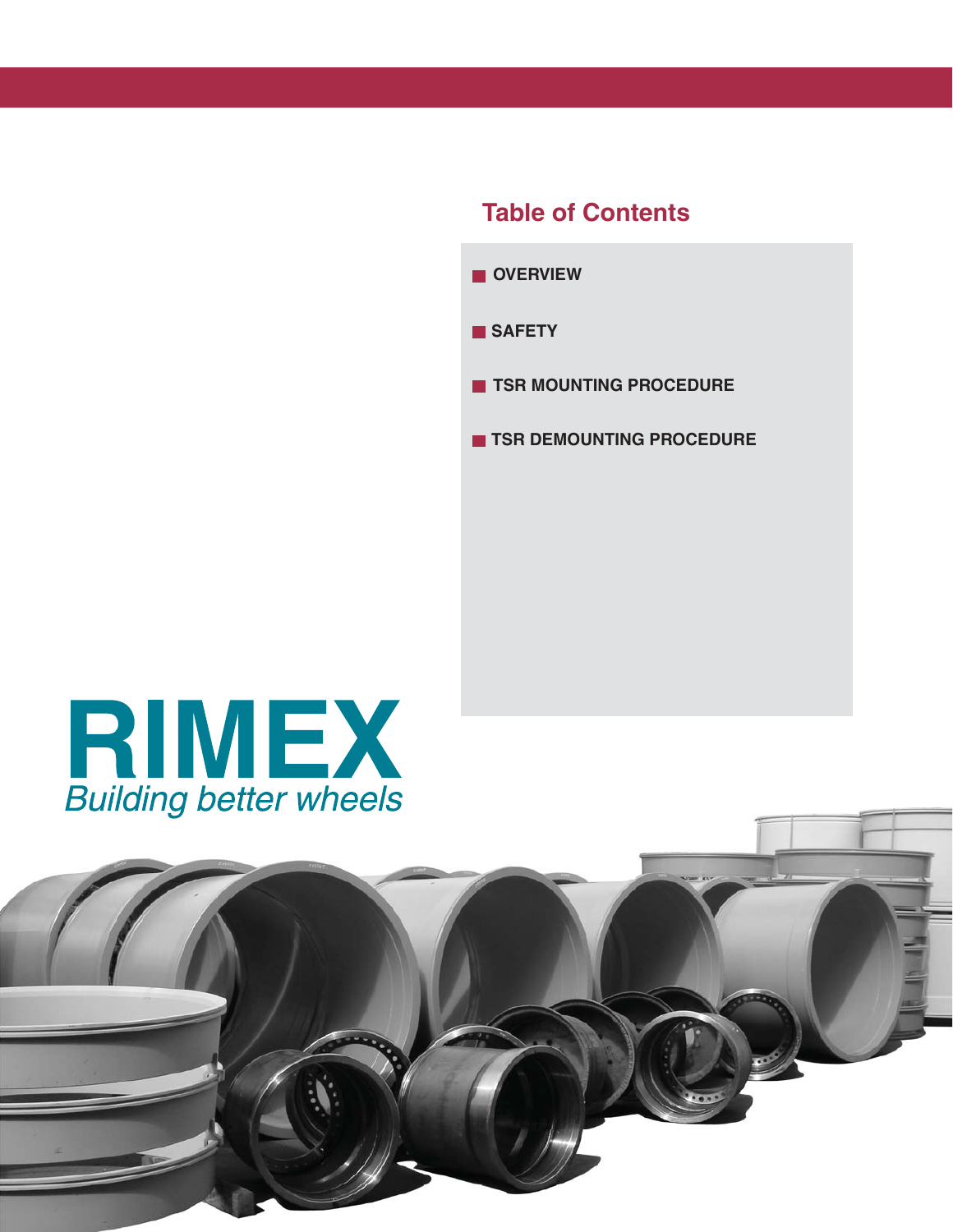### **RIMEX OVERVIEW**

RIMEX is a custom manufacturer of all wheels and rims for mining, forestry and industrial equipment, specializing in Haul Trucks and Loaders. With over 30 years in the industry and over 35 years experience, RIMEX designs and manufactures longer-life wheels and custom applications to keep even the most difficult vehicles moving.

RIMEX™ is renowned in the industry for developing the Machined Extreme Service (MES™) Series and Taper Secure Radial (TSR™) Series of wheels and rims. Having designed a product that is machined for true roundness and has over 100% more steel across the rim in critical areas, RIMEX™ is the only manufacturer to have advanced wheel technology to precisely match modern radial tire designs.

RIMEX's constant innovations are rapidly propelling wheel and rim technology into the future. The exciting new generation TSR Series is designed to provide even more advanced rim life by virtually eliminating flange movement. The TSR design offers extended tire life through a superior ability to stabilize the bead and sidewall of the tire. Similar to the MES Series, the machined surface of the TSR Series eliminates air leakage for more consistent tire performance, while retaining the strength and endurance that has made RIMEX™ a superior product.

By focusing on the individual requirements of its customers, RIMEX designs have become the preferred choice for major mining companies and other industrial users in the replacement of standard rims. With time-tested performance, these RIMEX customers are now demanding our MES and TSR Series wheels on all their new trucks as well. To guarantee performance for tomorrow, RIMEX is currently working with leading tire manufacturers in testing and perfecting future rim and wheel designs for the next RIMEX generation to suit low pressure, wide based radial tires for 400T trucks and beyond.

### **RIMEX Products**

- **Machined Extreme Service (MES) Series** The RIMEX MES Series rim/wheel is our answer to the more aggressive radial tire now being used in open pit mining applications.
- **Taper Secure Radial (TSR) Series**

The RIMEX TSR Series is designed to stabilize and anchor the tire beads, allowing the radial tire to operate to its design potential.

**Double Gutter (DGS) Series** 

The revolutionary design of the DGS, allows for tire changes to occur without removal of the wheel. Engineered with safety & time saving in mind, the DGS allows for a tire change to be completed in a fraction of the time.

**Integral Gutter Lock Ring (IGLR) Series** Similar position sensitive concept to the DGS Series but designed for the inner wheel and steer positions. IGLR combined with DGS provides exceptionally quick and safe tire changes from all positions.



**RIMEX SUPPLY LTD.** 9726 - 186th Street Surrey, B.C. , Canada V4N 3N7 Tel: (604) 888-0025 Fax: (604) 888-7642 or (604) 882-0020 Email: inquiries@rimex.com Web: www.rimex.com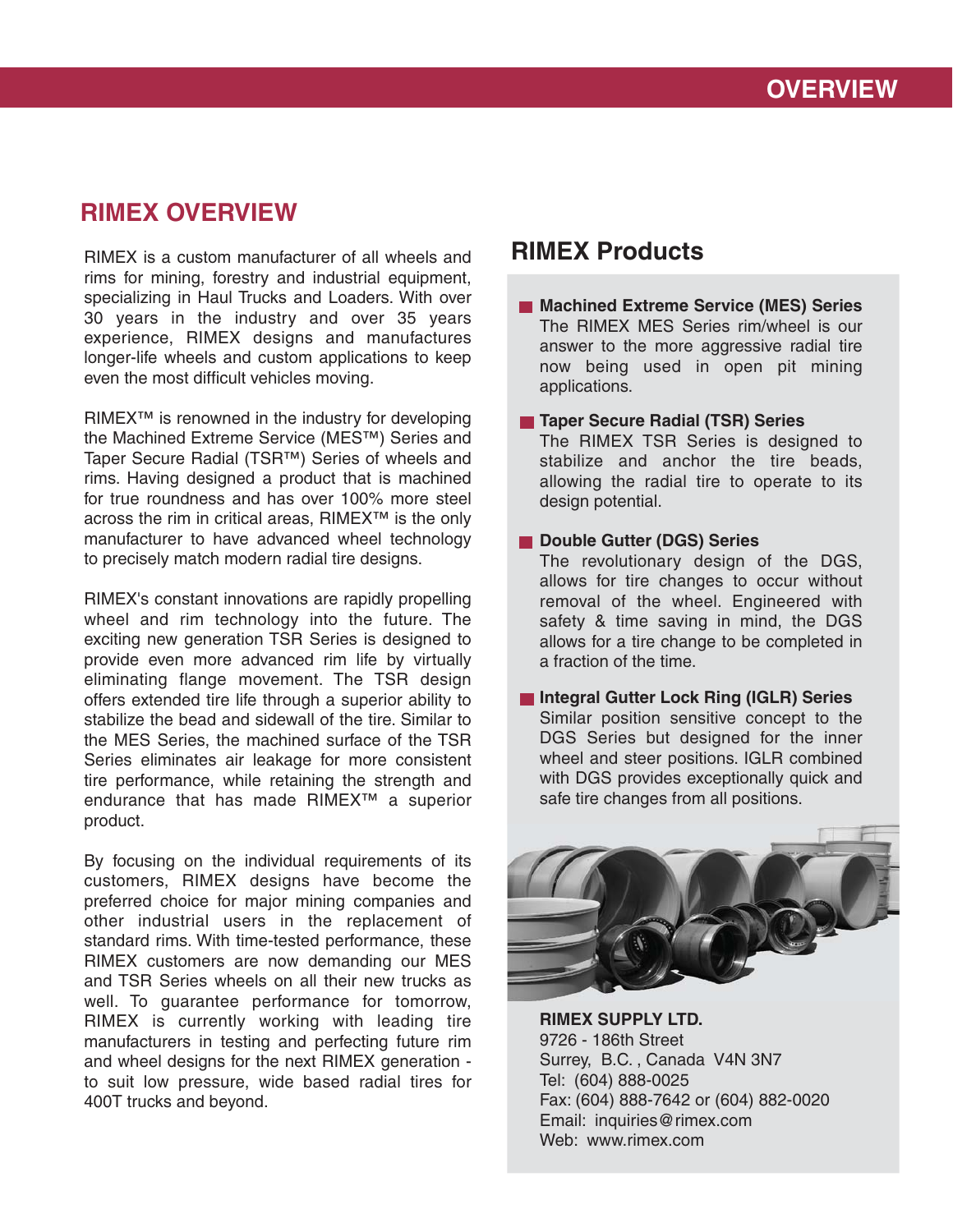## **SAFETY**

### **RIMEX SAFETY BULLETIN**

Due to extreme weights & harsh conditions adding to the stresses of wheels on large earthmover mining trucks, it is very important that special care and attention are taken when handling and mounting RIMEX TSR wheels. This will ensure optimum levels of safety, improved wheel and rim performance and extended tire life.

PLEASE NOTE: It is VERY IMPORTANT to keep the manipulating pads of the tirehandler clear of the TSR's tapers. The tirehandler can cause major damage to the tapered mating surfaces of the back section, bead seat bands and side flanges.

#### **Before assembling any RIMEX TSR product:**

- $\blacksquare$  Thoroughly clean all foreign material (i.e. paint, grease, mounting compounds, dirt etc..) from the mounting tapers of the back section, bead seat band and side rings.
- Remove any steel burrs for a flush, uniform, machined mating surface.

Failure to address these areas when assembling TSR wheels can void the RIMEX warranty policy. It can also affect any safety and performance benefits which the TSR product provides through increased wheel and component life and extended tire performance over conventional wheel designs.



### **DEFUSE THE BOMB**

ALWAYS .......

- **Ensure the tire is completely deflated before** any work is performed.
- Clean and inspect closely for worn, fatigued or damaged rims, wheels and components.
- Replace any damaged, worn, corroded or fatigued rims, wheels and components.

**There's enough energy contained in a 40.00 R57 tire to blow a 200 lb. man over 1 mile in the air!**

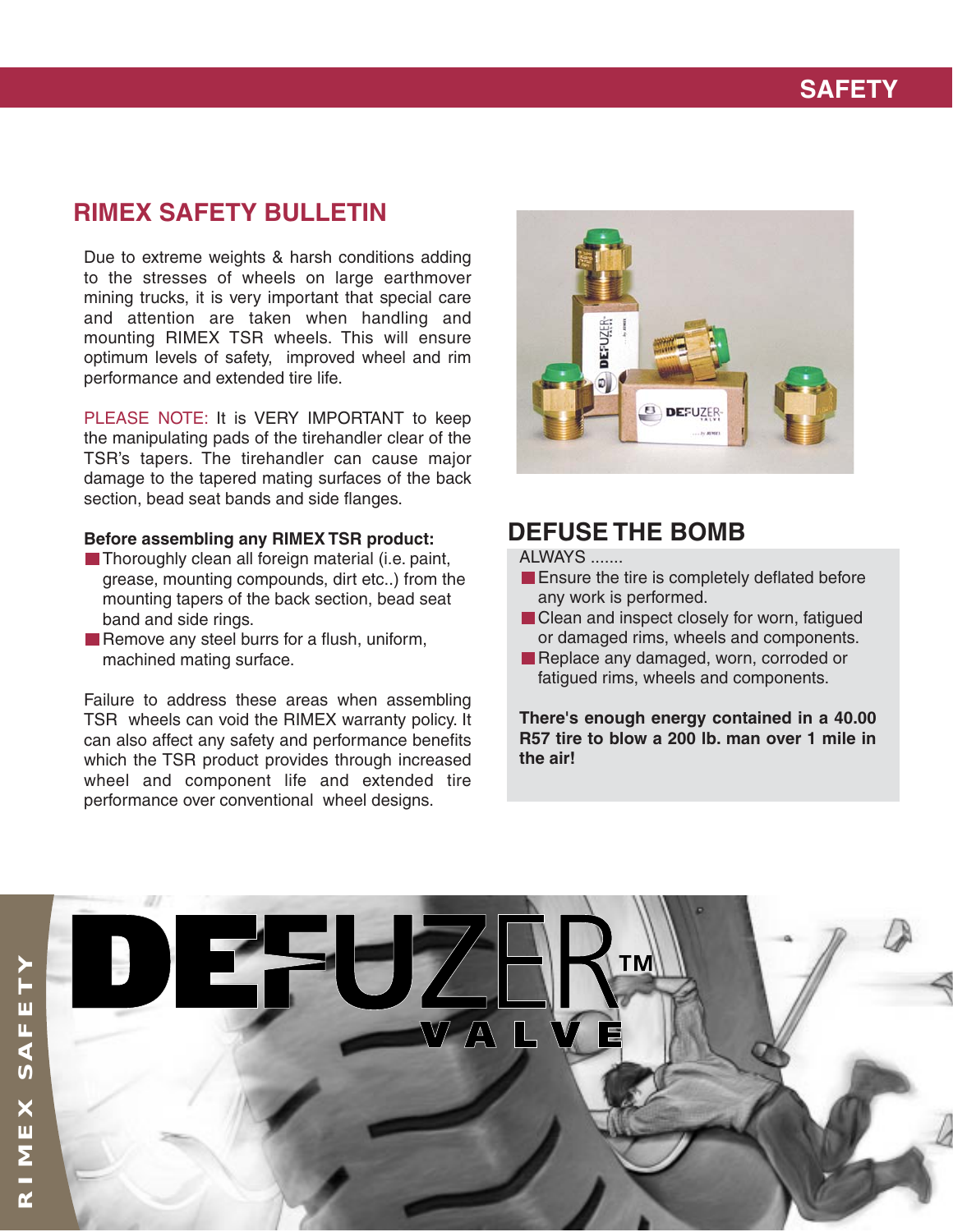# **PROPER TRAINING PROCEDURES**

It is absolutely necessary that everyone who comes into contact with the wheels, rims or components are trained to do the job.

#### **Proper training includes:**

- **Understanding precautions to be observed** during mounting and demounting
- **Proper deflation of tires and precautions to be** observed when demounting
- **Inspection of wheels/rims and components for** damages
- Inflation of tires mounted on the vehicle
- **Monitoring tire pressures and temperatures**



### **RIMEX TRAINING RESOURCES**

#### **RIMEX On-Site Training**

- Basic Safety and Operating Rules.
- Communications.
- **Preparation of Equipment for Tire Change.**
- Removing Tire from the Equipment Front and Rear.
- Replacing Tire on the Equipment Front and Rear.
- **Tire Removal from the Rim Assembly.**
- **Install Tire on Rim Assembly.**
- Basic Tire Maintenance.

### **Safer Wheel and Rim Service Video**

- **Introduction to Safety Video.**
- **Lifesaving Message.**
- **T**ools and Preparation.
- **U** Vertical Demounting of Tire.
- Cleaning and Inspection of Rims and Components (Vertical).
- **U** Vertical Mounting of Tire.
- **Horizontal Demounting of Tire.**
- Cleaning and Inspection of Rims, Components (Horizontal).
- **Horizontal Mounting of Tire.**
- Review of Safety Procedures.
- **Mounting and Demounting of 3 Piece Rim.**

#### **Safer Wheel and Rim Service Manual**

- **Inspection and Maintenance of Components.**
- **Proper Mounting and Demounting**
- **Procedures of RIMEX Wheels/Rims.**
- **Understanding the Features and Benefits of** All RIMEX Designs.
- **Indentify Components.**
- **Understanding the Repercussions of High Air** Pressures & Temperatures.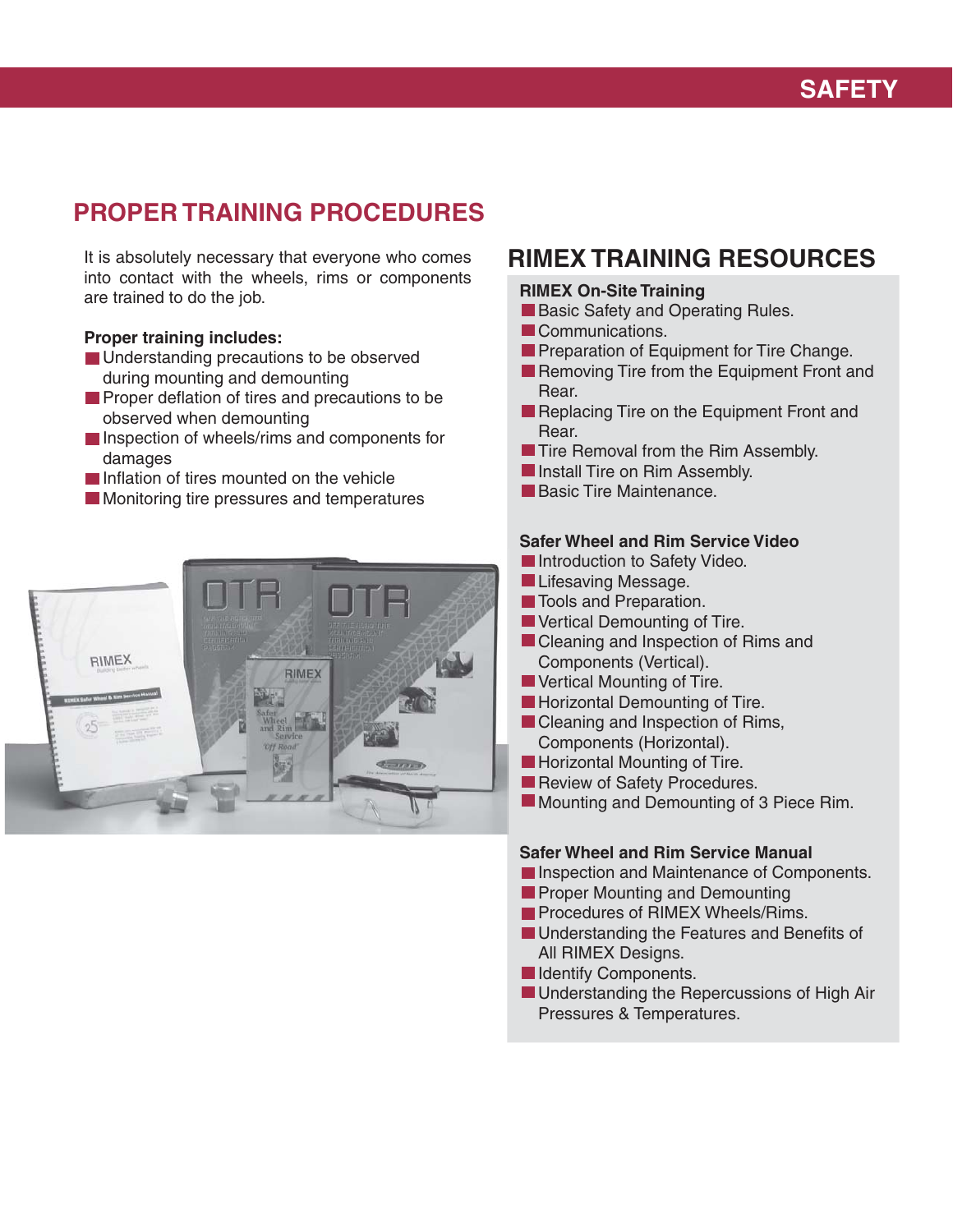# **TSR MOUNTING PROCEDURE**

On arrival, the TSR is supplied with three clamping plates and two mounting bolts per plate for each flange (See figure 1). Note: Clamping plates on 45" to 63" only.

These plates are installed by the factory and are to aid in correct flange placement during tire fitment. After the proper tire fitment has been achieved, all clamping plates and mounting bolts should be removed and stored for later use so that none of them are lost during normal operation. Also, current production TSR wheels and rims are manufactured with three or four bead seat band tabs on the O.D. of the rims. (See figures 7 & 8) DO NOT REMOVE THEM.



The tire mounting and demounting procedures that follow are in addition to all safety procedures that are normally observed. Please refer to the RIMEX Safety Brochures for normal procedures. ALWAYS DEFLATE the tire on a rim assembly before loosening any clamps or nuts. On a dual rim assembly, deflate both tires.

Ensure that only RIMEX TSR components are used on TSR rim bases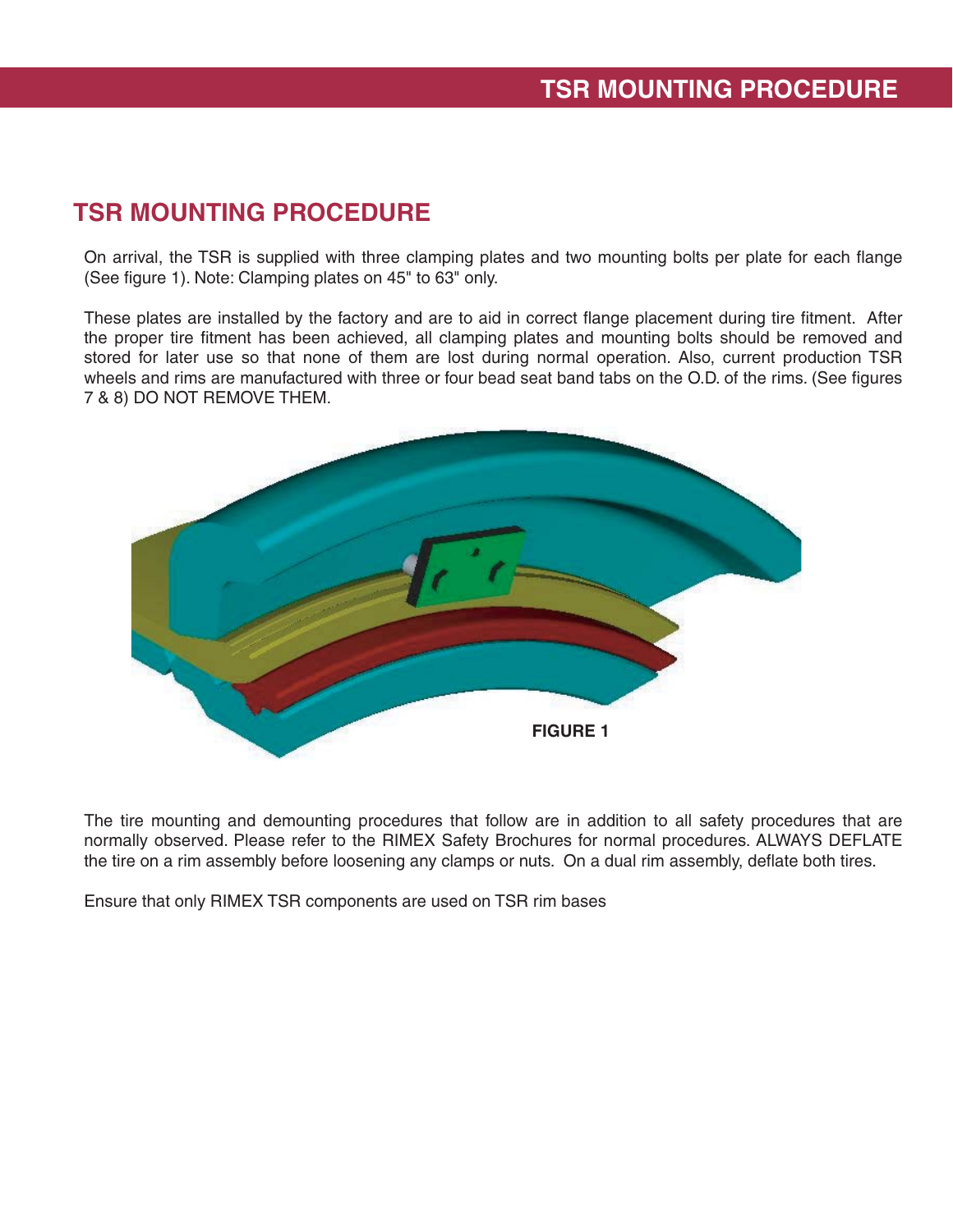### **TSR MOUNTING PROCEDURE**

### **TSR MOUNTING**

#### **Step 1**

Clean ALL mating surfaces on the tire, rim or wheel and all corresponding components. On new assemblies, remove any protective grease from machined surfaces. (See figure 2).

### **CLEAN ALL MATING SURFACES OF TIRE & RIM AS INDICATED ON DIAGRAM**

#### **Step 2**

Apply non-petroleum bead lubricant to the following areas:

- Complete bead surface area of tire
- **Entire 5 degree area of the rim or wheel back**  section where the tire bead will contact during the seating procedure (See Figure 3).
- **Entire 5 degree area of the bead seat band**  where the tire bead will contact during the seating procedure (See figure 4).
- **O**-ring



**FIGURE 3**







**FIGURE 2**

Bead Band Taper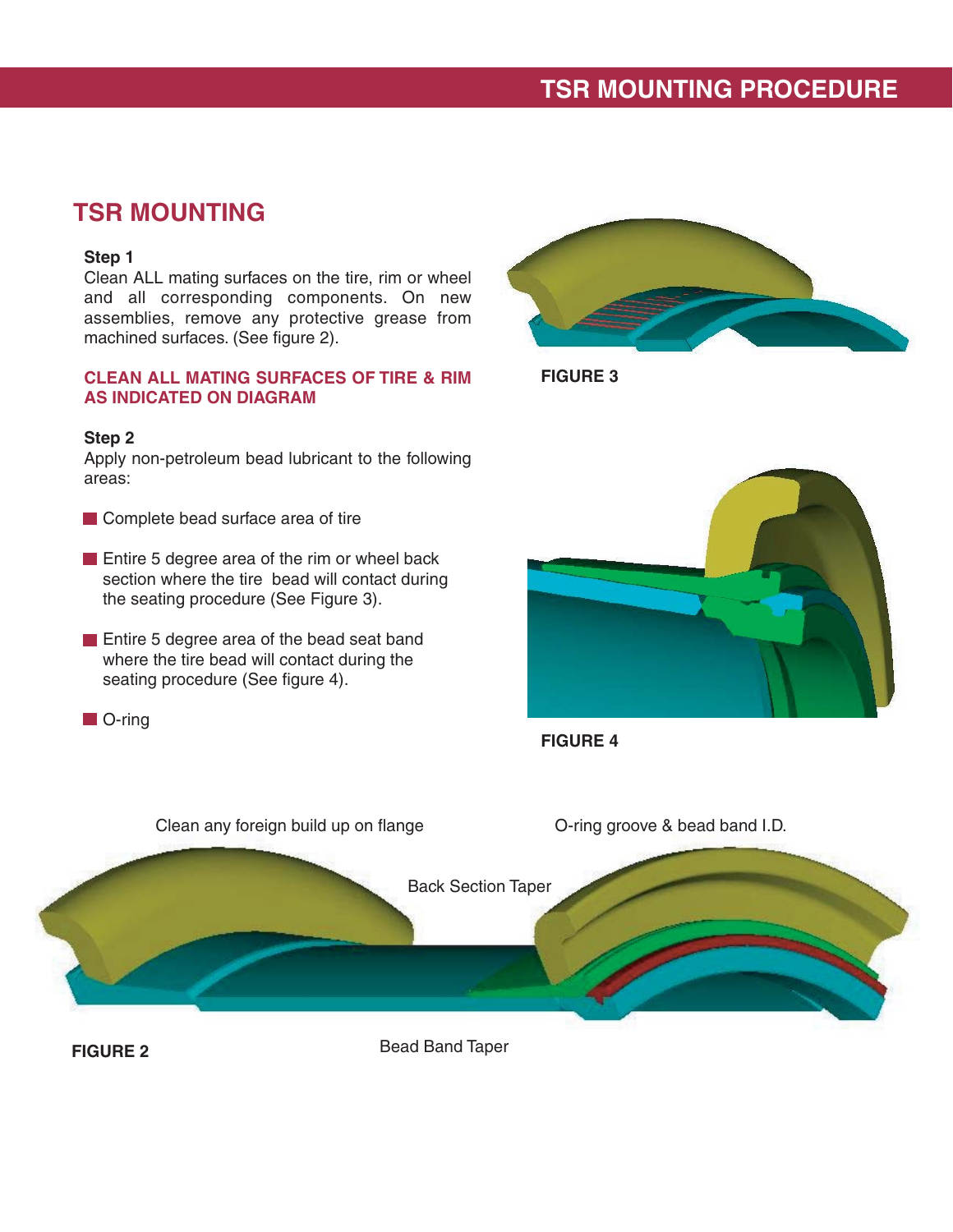## **TSR MOUNTING**

### **Step 3:**

Set the rim or wheel and back flange assembly in a horizontal position with the flange down on a rim stand (6" to 8" in height). Mount the tire on the assembly.

### **Step 4**

Lift the bead band and flange assembly horizontally, carefully slide the assembly over the gutter section. Slowly lower the assembly and push down until the o-ring groove is exposed.

### **Step 5**

Install the o-ring and the TSR lock ring.

### **Step 6**

Check the fitment of the lock ring to ensure that it is correct (See figure 5).

### **Step 7**

Connect air hose and fill in the same manner as a standard rim/wheel assembly.

### **Step 8**

Vertical mounting is accomplished in the same manner except the rim or wheel base should be installed on the machine it is intended for.

### **Step 9**

In either case, horizontal or vertical, the tire should be inflated to the manufacturer's maximum recommended pounds per square inch plus 15% to properly seat the beads of the tire. To insure the beads have been properly seated, RIMEX drills three small depth gauge holes through the side of the flanges. A simple bead gauge can be fabricated from any 3/16 diameter rod or smaller. Insert gauge to test for proper tire seating (See figure 6).



**FIGURE 5**

### **RECOMMENDATIONS:**

Use the tire manufacturers recommended nonpretroleum based bead lubricant. The use of a protective antioxidant such as RIMEXCEL is also highly recommended.



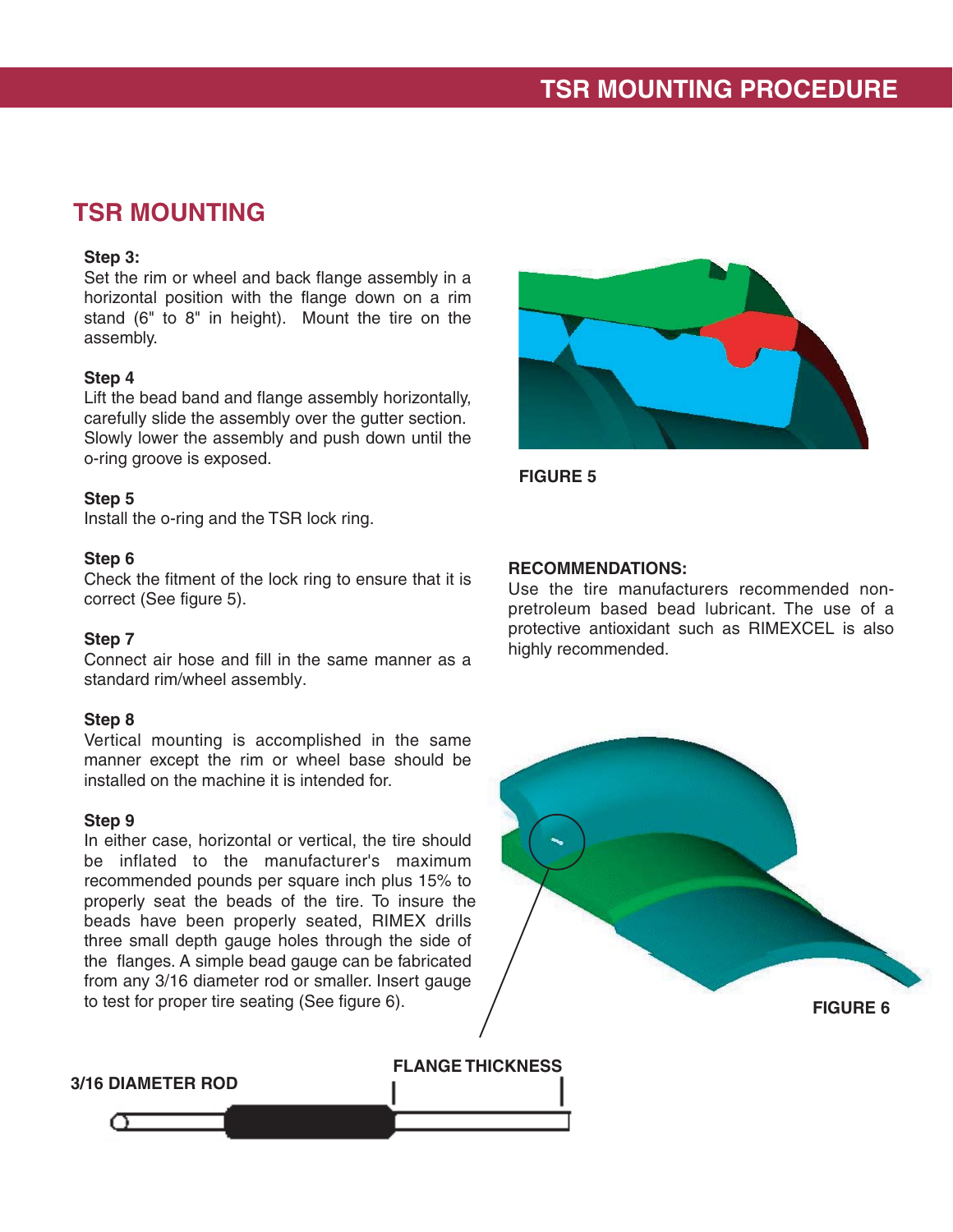### **TSR DEMOUNTING**

Current production model TSR rims and wheels are manufactured with three or four bead seat band stop tabs located approximately twelve inches from the gutter edge in the rim or wheel base outside diameter. These tabs stop the bead band from sliding completely down to the back section of the rim or wheel base when the tire bead is removed from the bead seat band.

ALWAYS ensure the TSR side ring on the back section has been dislodged or freed from the back section taper PRIOR TO demounting the deflated tire from the TSR rim/wheel. This ring could be under tension and spring back with some force. Keeping the deflated tire in place until the release of the side ring, will ensure a safe demount.

### **Step 1**

Make sure tire is completely DEFLATED! To be sure of this, run a wire through the valve stem or spud to remove obstructions that would not allow total deflation.

### **Step 2**

If you are using a tire press make sure flange clamping plates are removed before placement of tire / rim assembly in press.

### **Step 3**

Follow all normal procedures for dismounting the tire on the press with the exception of one. It will not be necessary to use the four bead seat band retention hooks supplied with most presses. The bead seat band stop tabs already installed on the rim or wheel will not allow the bead band to fall out of reach of the press splades.

### **Step 4**

If the tire and rim or wheel assembly is to remain mounted on the vehicle, it is recommended that the flange clamping plates be installed on the assembly prior to deflation. Having installed the clamping plates, make sure the tire is now completely deflated!